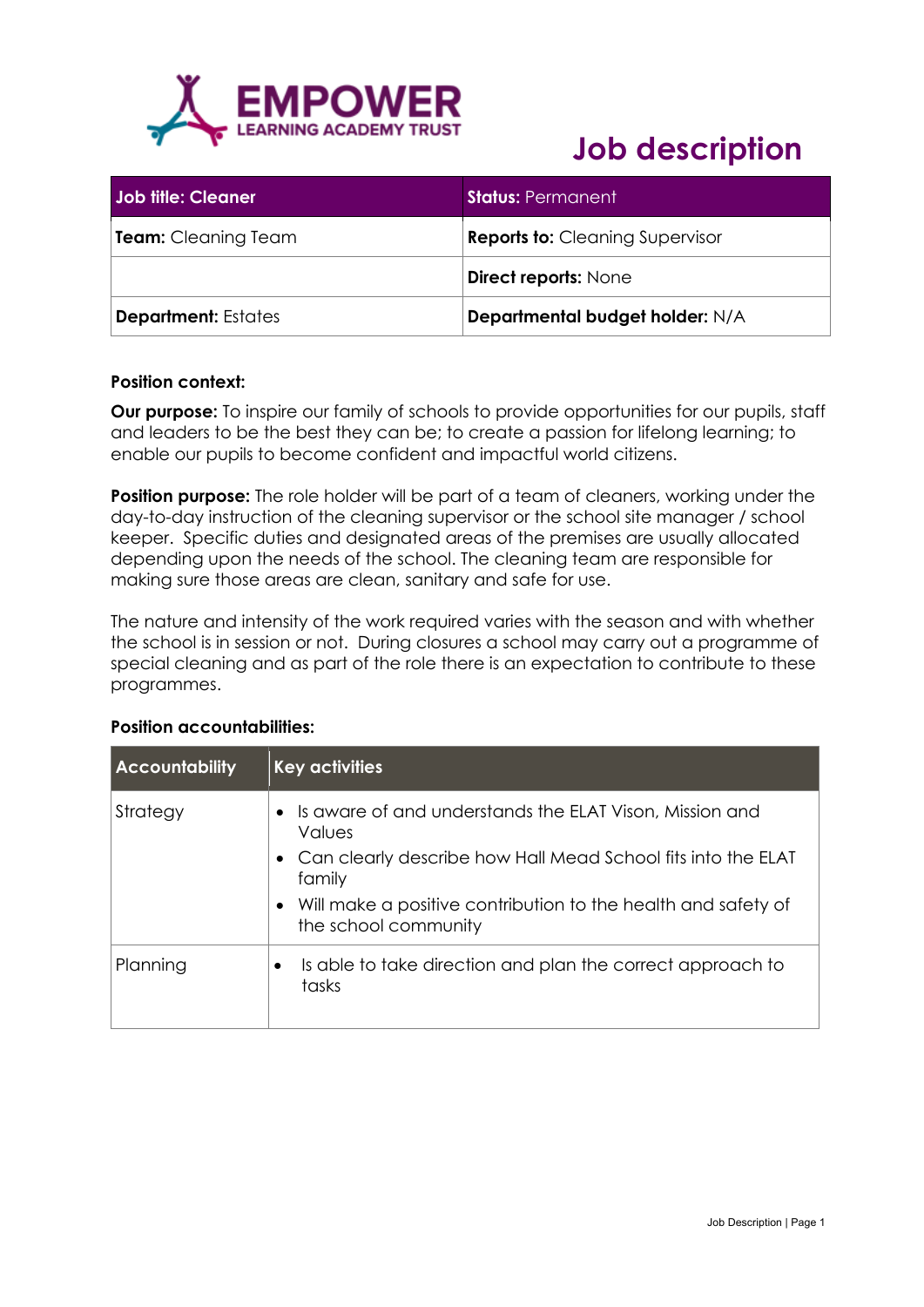

| <b>Accountability</b>                                   | <b>Key activities</b>                                                                                                                                                                                                                                                                                                                                                                                                                                                                                                                                                                                                                                                                                                                                                                                                                                                                                                                                                                                           |
|---------------------------------------------------------|-----------------------------------------------------------------------------------------------------------------------------------------------------------------------------------------------------------------------------------------------------------------------------------------------------------------------------------------------------------------------------------------------------------------------------------------------------------------------------------------------------------------------------------------------------------------------------------------------------------------------------------------------------------------------------------------------------------------------------------------------------------------------------------------------------------------------------------------------------------------------------------------------------------------------------------------------------------------------------------------------------------------|
| Delivery                                                | To remove loose dust and debris from floors, surfaces, plant<br>$\bullet$<br>and equipment by hand and/or using machine provided.<br>To clean floors, potentially of a wide variety of different<br>surface materials, by hand and/or machine and using a<br>variety of cleaning products and chemicals.<br>To clean furniture, fixtures and equipment.<br>$\bullet$<br>To clean toilets/bathrooms/showers/washrooms and the<br>$\bullet$<br>fixtures and fittings in these areas.<br>To clean and remove bodily fluids using safe handling<br>$\bullet$<br>procedures.<br>To refill and replace relevant consumables, for example,<br>toilet tissue, hand towels, and so forth.<br>To clean vertical surfaces, including walls, doors, and<br>$\bullet$<br>partitions, which may include cleaning glass.<br>To remove rubbish and waste. This may include:<br>o Waste separation to comply with re-use and re-cycling<br>processes<br>o Removing waste classified as unsanitary, hazardous<br>and/or dangerous |
|                                                         | To use the relevant procedures of the school to record work<br>$\bullet$<br>carried out.<br>To note breakages, repairs, or maintenance required and<br>$\bullet$<br>inform the relevant supervisor.<br>To operate a variety of machines used for cleaning,<br>$\bullet$<br>reporting faults to supervisors where relevant.<br>To be responsible for safety, security and appropriate energy<br>conservation within the areas of the school designated for<br>cleaning (in accordance with the procedures of the school).<br>To take appropriate action to identify, evaluate and<br>minimise any risks to health, safety and security in the<br>immediate working environment, reporting concerns to the<br>supervisor where necessary.<br>To work, support and cooperate with others to make sure the<br>responsibilities of the post are carried out.                                                                                                                                                         |
| People<br>Management /<br>Organisational<br>Development | To take full part in the Trust's performance management<br>system<br>To complete school based induction and any subsequent<br>training required to improve performance                                                                                                                                                                                                                                                                                                                                                                                                                                                                                                                                                                                                                                                                                                                                                                                                                                          |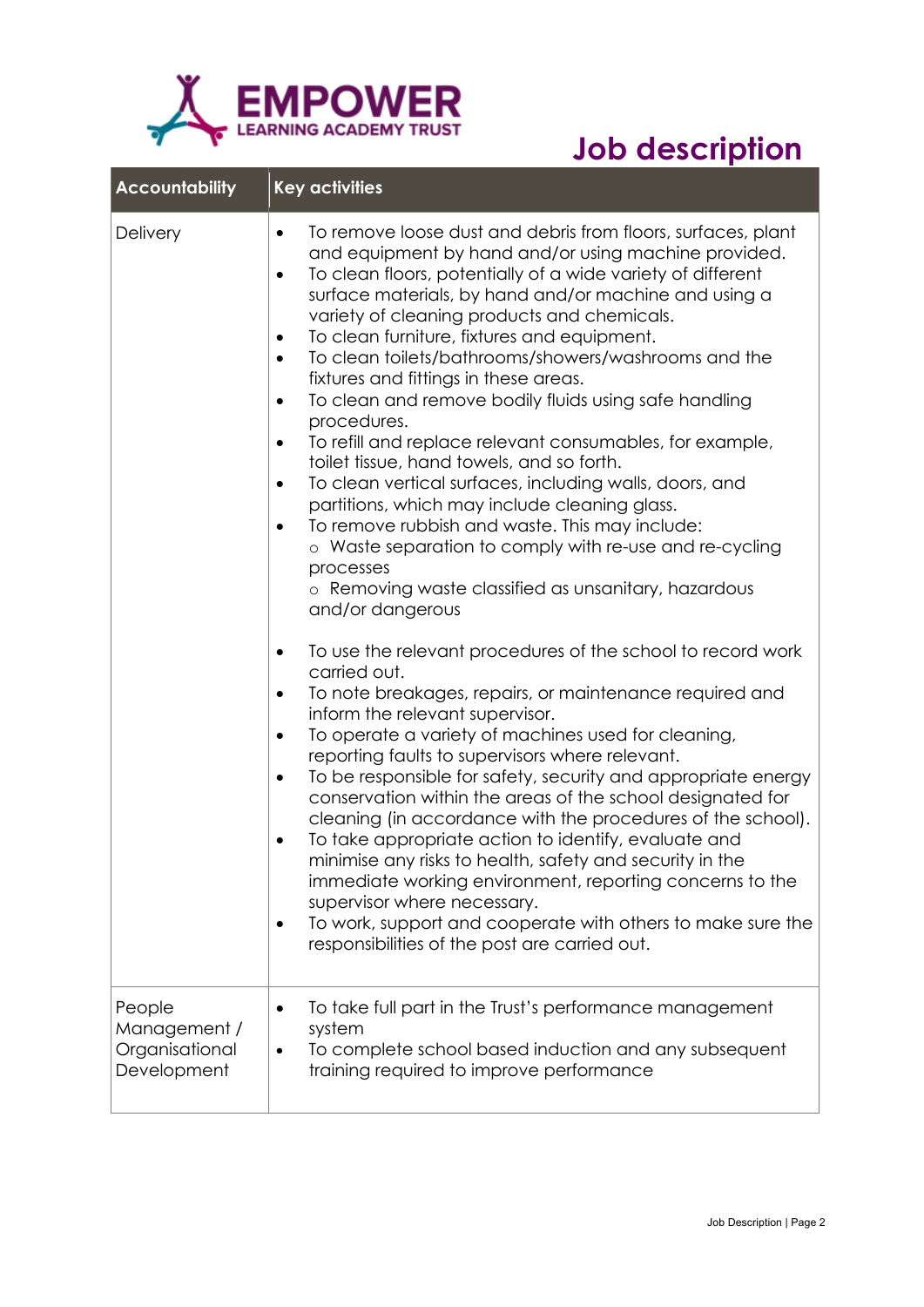

| <b>Accountability</b>                      | <b>Key activities</b>                                                                                                                                                                                                                                                                                              |
|--------------------------------------------|--------------------------------------------------------------------------------------------------------------------------------------------------------------------------------------------------------------------------------------------------------------------------------------------------------------------|
| Information<br>Management<br>and Reporting | Support the maintenance of health and safety records within<br>the school                                                                                                                                                                                                                                          |
| Data Protection                            | All staff have a responsibility under the 2018 (GDPR) Data<br>$\bullet$<br>Protection Act to ensure that their activities comply with the<br>Data Protection Principles. Staff should not disclose personal<br>data outside the Trust's procedures, or use personal data held<br>on others for their own purposes. |
| <b>Health and Safety</b>                   | Hold responsibility to avoid action that could threaten the<br>$\bullet$<br>health or safety of themselves, other employees, customers or<br>members of the public.                                                                                                                                                |
|                                            | Additionally, role specific tasks that require H&S awareness;                                                                                                                                                                                                                                                      |
|                                            | Use cleaning products, chemicals and materials that require<br>$\bullet$<br>safe handling procedures                                                                                                                                                                                                               |
|                                            | Use a variety of machines used in school cleaning<br>$\bullet$                                                                                                                                                                                                                                                     |
|                                            | Clean up body fluids using agreed safe handling procedures<br>Respond to the results of emergencies and accidents – for<br>$\bullet$<br>example, flooding                                                                                                                                                          |
|                                            | Lift, carry and move school furniture and equipment.<br>$\bullet$                                                                                                                                                                                                                                                  |
| Good Citizenship                           | Holds personal accountability in ensuring continual focus on<br>$\bullet$<br>enhancing the staff and pupil experience through actions,<br>words and behaviour. Our pupils are the most important<br>members of our institution and must be treated as such                                                         |

### **Key Stakeholders:**

Internal: Estates, Pupils, Staff

External:

#### **Knowledge, skill and experience requirements**

#### **Essential:**

Ability to organise one's own work, to prioritise tasks and keep to deadlines

Ability to work independently and support the work of the team

Ability to be flexible and respond effectively to the 'unexpected'

Ability to communicate and interact effectively with adults

Ability and willingness to carry out the instructions of supervisors and managers